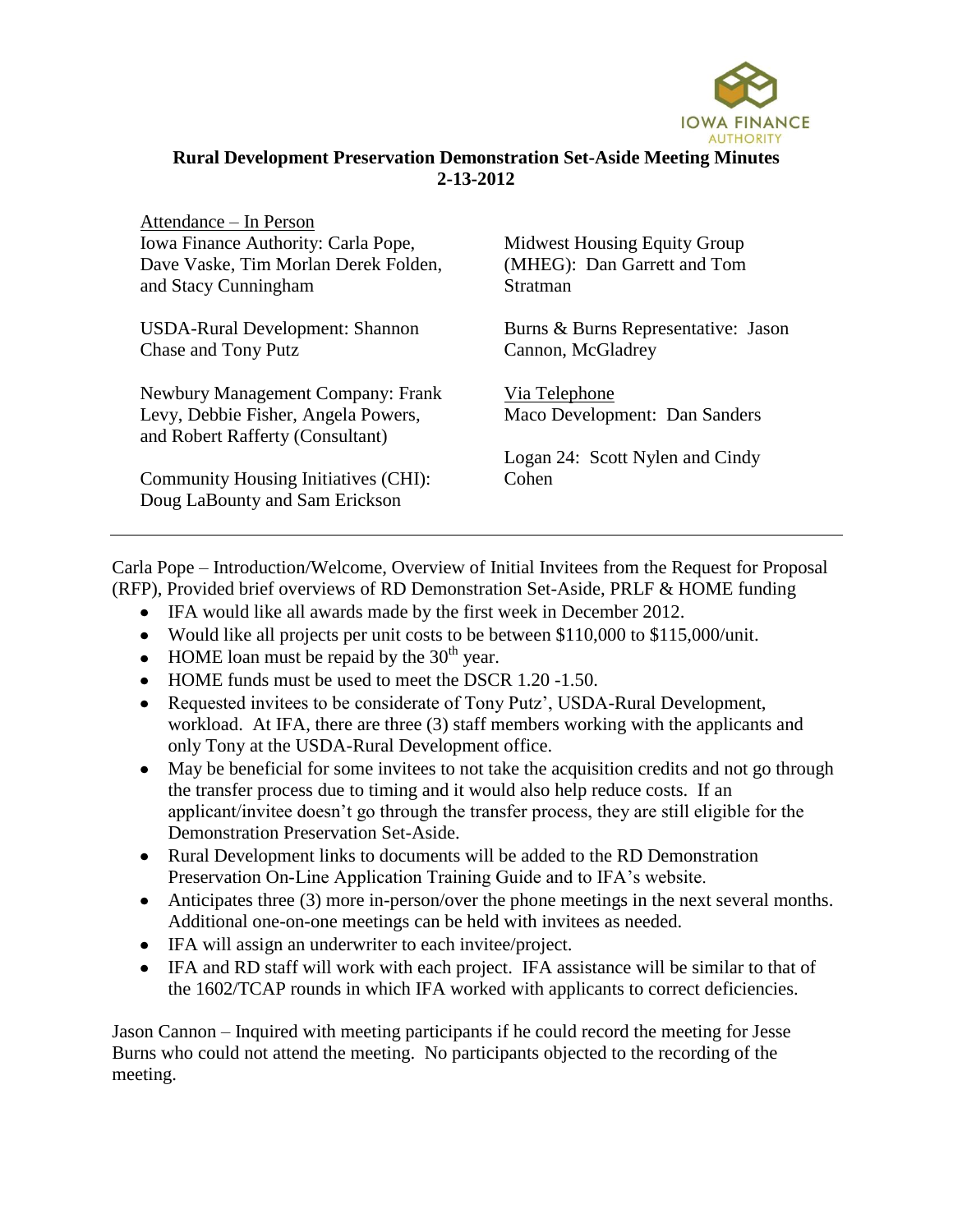Dave Vaske – Reminded all invitees who submitted a 9% competitive application to IFA in 2012 that no contact regarding that application can be made with any IFA staff member regarding that application until after the May 2012 awards. They may discuss the non-competitive application and the RD Preservation Demonstration project only.

Stacy Cunningham – Provided overview of the on-line application process and highlighted some of the specific changes for those that were already familiar with the on-line system. Any invitee not familiar with the on-line system can request a training session with Stacy Cunningham. The training guide will be available on IFA's website and also in the on-line RD Demonstration Set-Aside application.

- Technical issues are to be directed to Stacy at Stacy.Cunningham@Iowa.gov.
- Other questions can be directed to [Carla.Pope@Iowa.gov](mailto:Carla.Pope@Iowa.gov) or [Dave.Vaske@Iowa.gov](mailto:Dave.Vaske@Iowa.gov)
- Two underwriters from IFA: [Derek.Folden@Iowa.gov](mailto:Derek.Folden@Iowa.gov) and [Tim.Morlan@Iowa.gov.](mailto:Tim.Morlan@Iowa.gov)
- IFA Construction Analyst: [John.Kerss@Iowa.gov.](mailto:John.Kerss@Iowa.gov)
- Tony Putz is the contact for Rural Development: [Tony.Putz@ia.usda.gov.](mailto:Tony.Putz@ia.usda.gov)
- If new user id is needed, go to the IFA website for the on-line application link to request a user id.
- [http://www.iowafinanceauthority.gov/index.cfm?nodeID=37788&audienceID=1.](http://www.iowafinanceauthority.gov/index.cfm?nodeID=37788&audienceID=1)
- If the 160 minimum score proposal submitted in the RFP submissions need changed, work with the IFA-assigned underwriter.
- The following are helpful Rural Development Links. These are on IFA's website as well as in the on-line application guide for this set-aside:

Multifamily Housing Preservation and Revitalization: [http://www.rurdev.usda.gov/rhs/mfh/MPR/MPRHome.htm.](http://www.rurdev.usda.gov/rhs/mfh/MPR/MPRHome.htm)

Guidance on the CNA Process:

[http://www.rurdev.usda.gov/rhs/mfh/MPR/Guidance%20on%20the%20CNA%20Process%20-](http://www.rurdev.usda.gov/rhs/mfh/MPR/Guidance%20on%20the%20CNA%20Process%20-%202010%20Unnumbered%20Letter%20(UL).pdf%20-%20Adobe%20Acrobat.pdf) [%202010%20Unnumbered%20Letter%20\(UL\).pdf%20-%20Adobe%20Acrobat.pdf.](http://www.rurdev.usda.gov/rhs/mfh/MPR/Guidance%20on%20the%20CNA%20Process%20-%202010%20Unnumbered%20Letter%20(UL).pdf%20-%20Adobe%20Acrobat.pdf)

Rural Development Contact List:

[http://www.rurdev.usda.gov/rhs/mfh/MPR/2009%20MPR%20UW%20and%20CNA%20Review](http://www.rurdev.usda.gov/rhs/mfh/MPR/2009%20MPR%20UW%20and%20CNA%20Reviewers%20Contact%20List.pdf) [ers%20Contact%20List.pdf.](http://www.rurdev.usda.gov/rhs/mfh/MPR/2009%20MPR%20UW%20and%20CNA%20Reviewers%20Contact%20List.pdf)

Transfer and MPR Underwriting Template: [http://www.rurdev.usda.gov/rhs/mfh/MPR/MPRHome.htm.](http://www.rurdev.usda.gov/rhs/mfh/MPR/MPRHome.htm)

Transfer preliminary transfer tool: [http://www.rurdev.usda.gov/rhs/mfh/MPR/MPRHome.htm.](http://www.rurdev.usda.gov/rhs/mfh/MPR/MPRHome.htm)

MPR Analysis Tool: [http://www.rurdev.usda.gov/rhs/mfh/MPR/MPRHome.htm.](http://www.rurdev.usda.gov/rhs/mfh/MPR/MPRHome.htm)

Appraisal Requirements – 2 CFR 3560, Subpart P: http://edocket.access.gpo.gov/cfr\_2011/jangtr/7cfr3560.752.htm.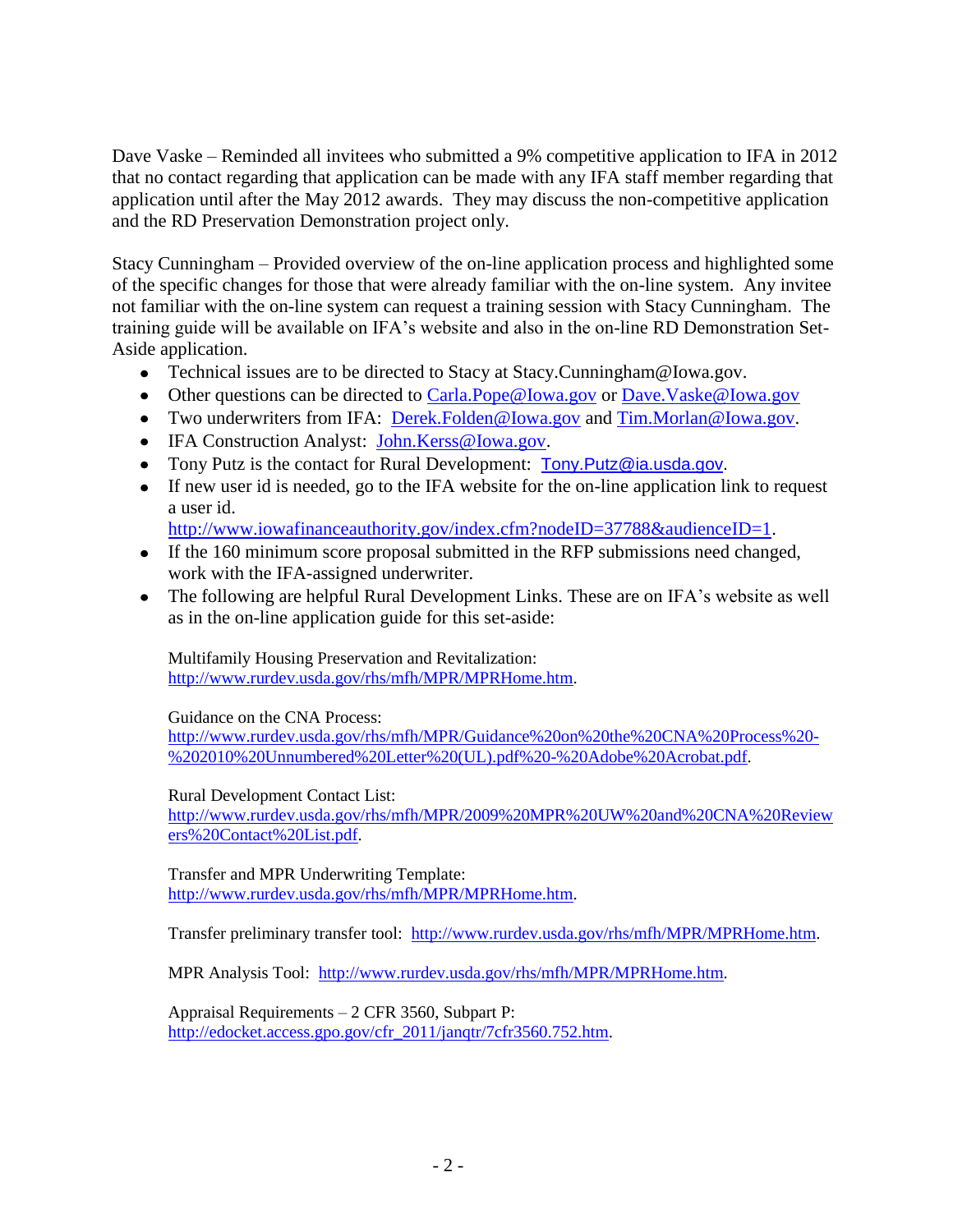Tim Morlan – Provided overview of the Preservation Revolving Loan Fund, IFA's multifamily housing loan program, and HOME loan.

- PRLF can be used for construction items if used only with IFA's multi-family construction loan as IFA wants to be in first position; otherwise, the PRLF would be a permanent loan source.
- PRLF debt service coverage ratio must be 1.25.
- \$2 million in PRLF available from Rural Development.
- HOME debt must mature at same time or after the Rural Development Debt.
- If Home and PRLF are requested, the HOME loan must be between 10% and 25% of the Total Project Costs.

Tony Putz – Provided Overview of Rural Development Processes

- Submit as much information to RD as soon as possible. Don't wait until the last minute as it will take some time to get all requirements met.
- Transfer requires a change of ownership and tax identification number. New borrower, new credit quality checks. Refer to Chapter 7 of RD Handbook 3. There are a number of exhibits and checklist of documents.
- Appraisals are required as are Capital Needs Assessments (CNA). Both must meet RD requirements. Information is available from RD on the requirements.
- Appraisals can't be older than one year and must contain an "As-is" and "As Complete" value as well as take into consideration the project is rent-restricted. An RD appraisal will review all submitted appraisals to ensure all RD requirements have been met. See 7 CFR 3560, Subpart F.
- Appraisals must be prepared by a state certified general appraiser.
- Contact Tony before contracting with an Appraiser or CNA provider. RD must approve contract and addendum prior to hiring of CNA contractors. Refer to RD Unnumbered Letter for CNA Guidance.
- All debt must be secured.
- CNA must have "As is" and "As Complete" to help RD staff determine reserve levels to keep the project viable for at least twenty (20) years. RD will review to ensure all requirements and guidance has been followed.
- A transfer inspection will be made by RD and will have the CNA for comparison. The property will be inspected as to the accuracy of the CNA.
- All accessibility requirements must be met with participation. This includes units, common space, parking, signage, etc…
- RD will still evaluate non-transfers which are subsequent transactions to current borrower. Will look at subordination and cash flow. Easier than the transfer process and would eliminate some issues.
- Provide the RD engagement letter for Appraisal.
- Transfers require approval of Washington D.C. Underwriting, CNA, cash flow, equity, appraisal, future ownership, etc. are first evaluated locally and then by National Loan Committee.